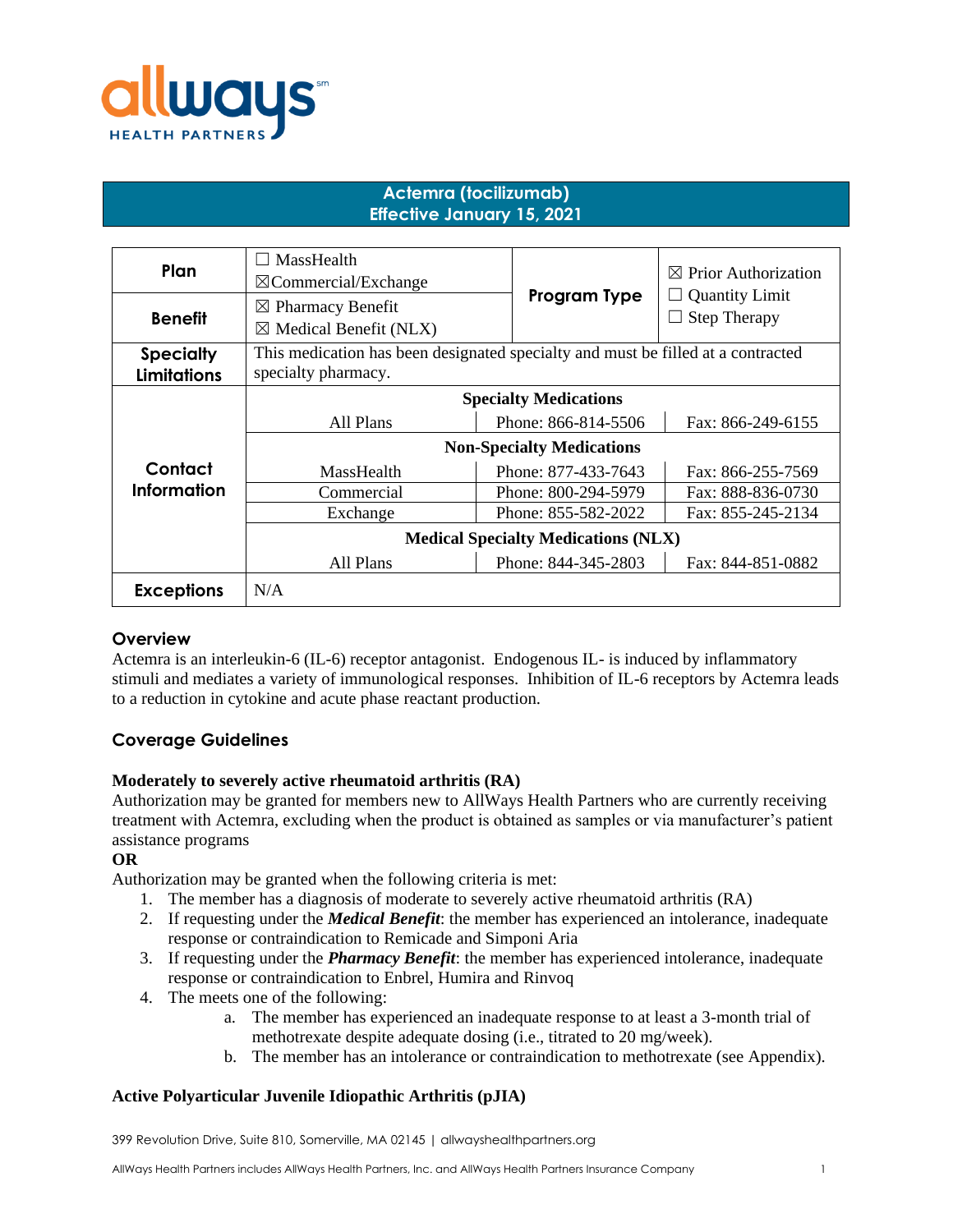

Authorization may be granted for members new to AllWays Health Partners who have previously received Actemra excluding when these products have been obtained via physician samples or patient assistant program

### **OR**

Authorization may be granted when the following criteria is met:

- a. The member has a diagnosis of polyarticular juvenile idiopathic arthritis (pJIA)
- b. The member experienced an intolerance, inadequate response, or contraindication to BOTH methotrexate AND an NSAID (see Appendix A)
- c. ONE of the following:
	- a. If requesting under the *Medical Benefit* the member has had intolerance, inadequate response (defined as a 3-month trial) or contraindication to Remicade
	- b. If requesting under the *Pharmacy Benefit -* the member has had intolerance, inadequate response (defined as a 3-month trial) or contraindication to Enbrel and Humira

#### **Active Systemic Juvenile Idiopathic Arthritis (sJIA)**

Authorization may be granted for members new to AllWays Health Partners who have previously received Actemra excluding when these products have been obtained via physician samples or patient assistant program.

#### **OR**

Authorization may be granted for treatment of active sJIA when any TWO of the following criteria are met:

- 1. The member has an inadequate response to at least a 2-week trial of corticosteroids.
- 2. The member has an inadequate response to at least a 3-month trial of methotrexate
- 3. The member has an inadequate response to at least a 3-month trial with NSAIDS

#### **Giant Cell Arteritis**

Authorization may be granted for members diagnosed with Giant Cell Arteritis

#### **Cytokine Release Syndrome (CRS)- (Intravenous Use ONLY)**

Authorization be granted for treatment of severe or life-threatening chimeric antigen receptor T cellinduced cytokine release syndrome when documentation of diagnosis is submitted.

#### **Continuation of Therapy**

Reauthorization will be granted when supporting improvement in member's condition

• For diagnosis of Cytokine Release Syndrome (CRS): reauthorization will not be granted

#### **Limitations**

- 1. Initial approvals and reauthorizations for all diagnoses will be granted for 24 months, excluding CRS.
- 2. Initial approvals for CRS will be granted for a total of 4 doses.
- 3. For all indications: Member has a pretreatment tuberculosis (TB) screening with a TB skin test or an interferon gamma release assay (e.g., QFT-GIT, T-SPOT.TB).
	- a. Note: Members who have received Actemra or any other biologic DMARD or targeted synthetic DMARD (e.g., Xeljanz) are exempt from requirements related to TB screening in this Policy.

#### **Appendix**

#### **Examples of Contraindications to Methotrexate**

399 Revolution Drive, Suite 810, Somerville, MA 02145 | allwayshealthpartners.org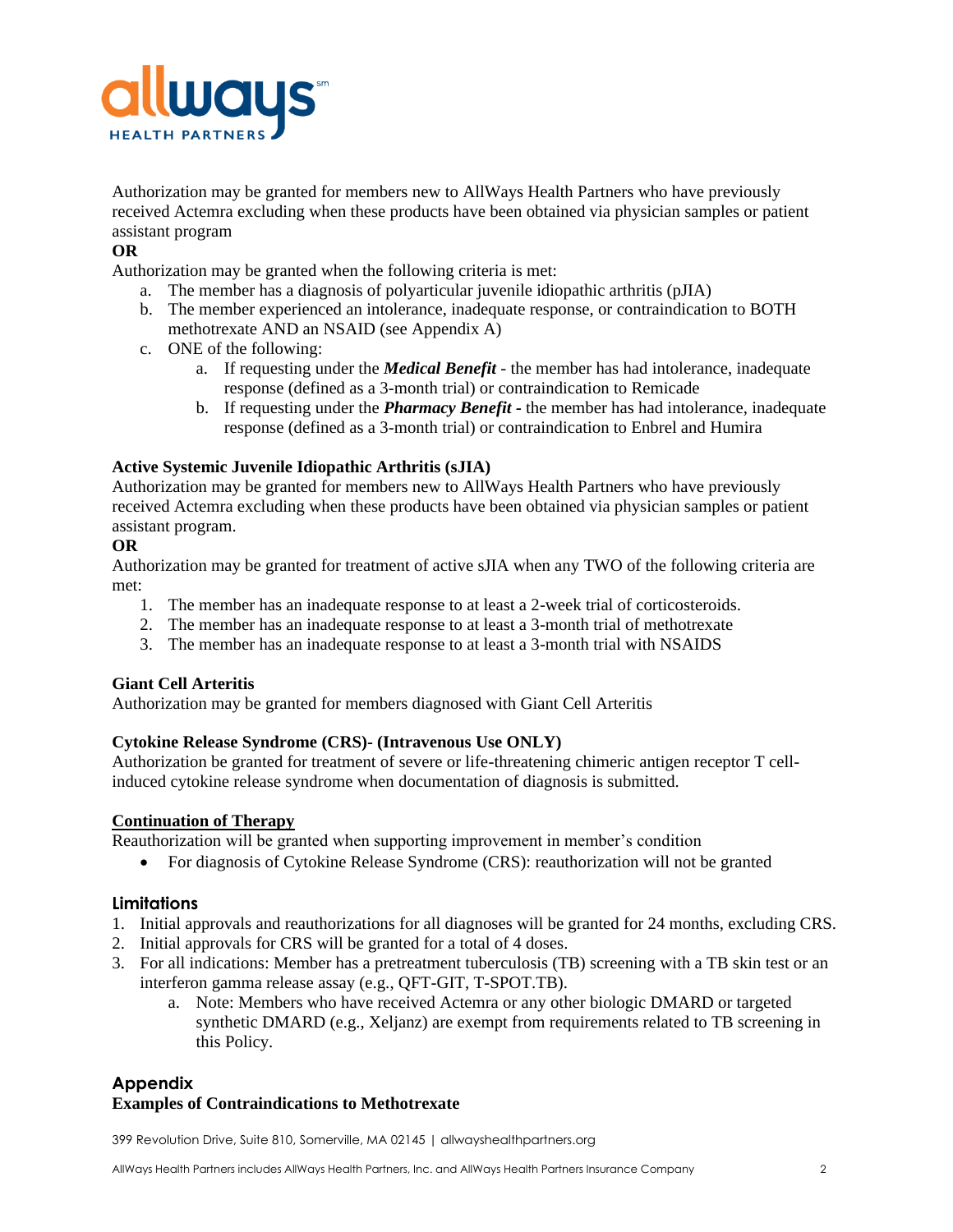

- 1. Alcoholism, alcoholic liver disease or other chronic liver disease
- 2. Breastfeeding
- 3. Blood dyscrasias (e.g., thrombocytopenia, leukopenia, significant anemia)
- 4. Elevated liver transaminases
- 5. History of intolerance or adverse event
- 6. Hypersensitivity
- 7. Interstitial pneumonitis or clinically significant pulmonary fibrosis
- 8. Myelodysplasia
- 9. Pregnancy or planning pregnancy (male or female)
- 10. Renal impairment
- 11. Significant drug interaction

## **References**

- 1. Actemra (tocilizumab) [prescribing information]. South San Francisco, CA: Genentech Inc; June 2019
- 2. Abboud R, Keller J, Slade M, et al. Severe cytokine-release syndrome after T cell-replete peripheral blood haploidentical donor transplantation is associated with poor survival and anti-IL-6 therapy is safe and well tolerated. *Biol Blood Marrow Transplant.* 2016;22(10):1851-1860.
- 3. National Comprehensive Cancer Network. The NCCN Drugs & Biologics Compendium. http://www.nccn.org. Accessed July 26, 2017.
- 4. [Singh JA,](http://www.ncbi.nlm.nih.gov/pubmed/?term=Singh%20JA%5BAuthor%5D&cauthor=true&cauthor_uid=26545940) [Saag KG,](http://www.ncbi.nlm.nih.gov/pubmed/?term=Saag%20KG%5BAuthor%5D&cauthor=true&cauthor_uid=26545940) [Bridges SL Jr,](http://www.ncbi.nlm.nih.gov/pubmed/?term=Bridges%20SL%20Jr%5BAuthor%5D&cauthor=true&cauthor_uid=26545940) et al. 2015 American College of Rheumatology Guideline for the Treatment of Rheumatoid Arthritis. *Arthritis [Rheumatol.](http://www.ncbi.nlm.nih.gov/pubmed/26545940)* 2016;68(1)1-26.
- 5. Smolen JS, Landewé R, Billsma J, et al. EULAR recommendations for the management of rheumatoid arthritis with synthetic and biological disease-modifying antirheumatic drugs: 2016 update. *Ann Rheum Dis.* 2017*; 0:1*-18.
- 6. Beukelman T, Patkar NM, Saag KG, et al. 2011 American College of Rheumatology recommendations for the treatment of juvenile idiopathic arthritis: initiation and safety monitoring of therapeutic agents for the treatment of arthritis and systemic features. *Arthritis Care Res*. 2011;63(4):465-482.
- 7. Ringold S, Weiss PF, Beukelman T, et al. 2013 Update of the 2011 American College of Rheumatology Recommendations for the Treatment of Juvenile Idiopathic Arthritis: Recommendations for the Medical Therapy of Children With Systemic Juvenile Idiopathic Arthritis and Tuberculosis Screening Among Children Receiving Biologic Medications. *Arthritis & Rheumatism.* 2013; 65:2499-2512.
- 8. Fitzgerald JC, Weiss SL, Maude SL, et al. Cytokine release syndrome after chimeric antigen receptor T cell therapy for acute lymphoblastic leukemia. *Crit Care Med.* 2017;45(2):e124-e131[.\[PubMed](https://www.ncbi.nlm.nih.gov/entrez/query.fcgi?cmd=Retrieve&db=pubmed&dopt=Abstract&list_uids=27632680)  [27632680\]1](https://www.ncbi.nlm.nih.gov/entrez/query.fcgi?cmd=Retrieve&db=pubmed&dopt=Abstract&list_uids=27632680)0.1097/CCM.0000000000002053
- 9. Maude SL, Barrett D, Teachey DT, Grupp SA. Managing cytokine release syndrome associated with novel T cell-engaging therapies. *Cancer J*. 2014;20(2):119-122[.\[PubMed](https://www.ncbi.nlm.nih.gov/entrez/query.fcgi?cmd=Retrieve&db=pubmed&dopt=Abstract&list_uids=24667956)  [24667956\]1](https://www.ncbi.nlm.nih.gov/entrez/query.fcgi?cmd=Retrieve&db=pubmed&dopt=Abstract&list_uids=24667956)0.1097/PPO.0000000000000035
- 10. [Frey N, Porter D. Cytokine Release Syndrome with Chimeric Antigen Receptor T Cell Therapy. Biol](https://www.uptodate.com/contents/cytokine-release-syndrome-crs/abstract/2)  [Blood Marrow Transplant 2019; 25:e123](https://www.uptodate.com/contents/cytokine-release-syndrome-crs/abstract/2)

## **Review History**

11/20/2019 – Added Rinvoq as a trial for RA and Skyrizi for PS. Added started and stabilized criteria. Approval duration switched to 4 doses.

11/18/2020 – Reviewed; Updated for 2021 strategy to be implemented 1/1/2021.

399 Revolution Drive, Suite 810, Somerville, MA 02145 | allwayshealthpartners.org